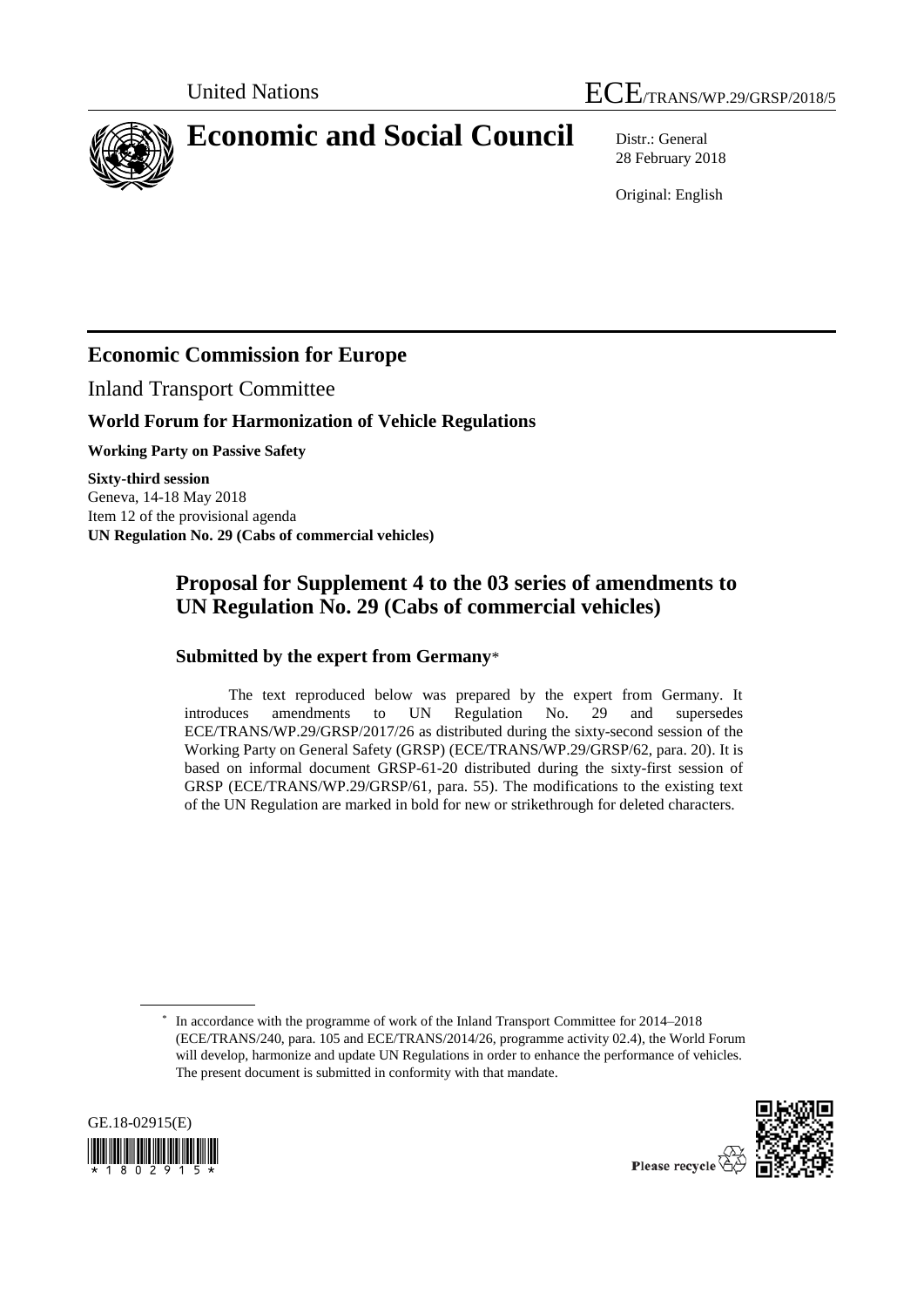## **I. Proposal**

*Paragraph 7*, amend to read:

## **"7. Conformity of production**

The conformity of production procedures shall comply with those set out in the Agreement, Appendix 2 (**Schedule 1,** E/ECE/TRANS/505/Rev.**3**), with the following requirements:"

*Annex 3 Appendix 1*, amend to read:

### **"Annex 3 - Appendix 1**

#### **Instructions for securing vehicles to the test bed**

**1.** Frontal impact **General instructions for securing**

Test A shall be applied to a cab mounted on the vehicle in the following way (see figure 1 below).

- **1.1. Measures shall be taken to ensure that the vehicle does not shift appreciably during the test. For this purpose the hand-brake shall be applied, a gear engaged and the front wheels wedged with chocks.**
- 1.1**2.** Anchoring chains or ropes

Each anchoring chain or rope shall be of steel and shall be capable of withstanding a tractive load of at least 10 tons.

1.2**3.** Blocking of the chassis frame

The longitudinal members of the chassis frame shall be supported on wooden blocks**, rigid composite blocks and/or adjustable metal brackets** across their full width and over a length of not less than 150 mm. The front edges of the blocks must not be situated forward of the rearmost point of the cab, nor rearward of the mid-point of the wheel base **(see figure 1 below)**. At the manufacturer's request the chassis frame shall be set in the attitude it takes up when loaded.

1.3**4.** Longitudinal attachment

Rearward movement of the chassis frame shall be limited by chains or ropes A attached to the front of the chassis frame symmetrically in relation to its longitudinal axis, the points of attachment being not less than 600 mm apart. The chains or ropes shall when tensioned form a downward angle of not more than 25° with the horizontal and their projection on a horizontal plane shall form an angle of not more than 10° with the longitudinal axis of the vehicle **(see figure 1 below)**. The chains or ropes may cross one another.

1.4. Lateral attachment

Lateral movement shall be limited by chains or ropes В attached to the chassis frame symmetrically in relation to its longitudinal axis. The points of attachment to the chassis shall be not more than 5 m and not less than 3 m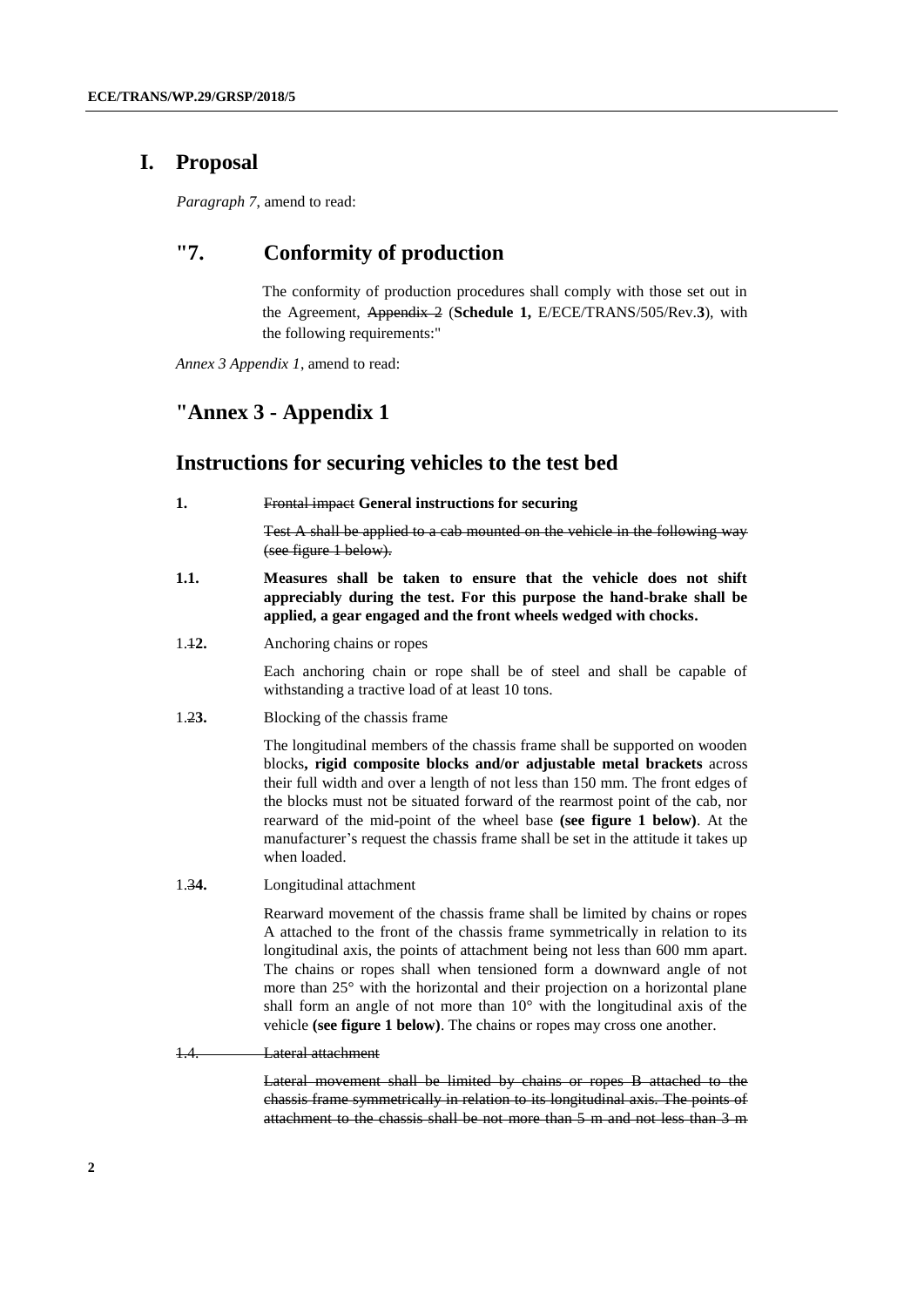from the front of the vehicle. The chains or ropes shall when tensioned form a downward angle of not more than 20° with the horizontal and their projection on a horizontal plane shall form an angle of not less than 25° and not more than 45° with the longitudinal axis of the vehicle.

1.5. Tensioning of chains or ropes and rear attachment

For tests A and B, the chain or rope C shall, to begin with, be placed under a load of approximately 1 kN. All slack in the four chains or ropes A and В shall then be taken up and chain or rope С shall be subjected to a tensile stress of not less than 10 kN. The angle of chain or rope С with the horizontal shall not exceed 15°. A vertical blocking force of not less than 500 N shall be applied at point D between the chassis frame and the ground **(see figure 1 below)**. For test C, the chains or ropes B as described above shall be replaced by the chains or ropes E and F **(see figure 2 below)**.

1.6. Equivalent mounting

At the request of the manufacturer the test may be carried out with the cab mounted on a special frame, on condition that this method of mounting is shown to be equivalent to mounting on the vehicle.

- **2. Frontal impact**
- **2.1. Cab mounted on the vehicle**

**Test A shall be applied to a cab mounted on the vehicle as described in paragraph 1.** 

#### **2.1.1. Lateral attachment**

**Lateral movement shall be limited by chains or ropes В attached to the chassis frame symmetrically in relation to its longitudinal axis. The points of attachment to the chassis shall be not more than 5 m and not less than 3 m from the front of the vehicle. The chains or ropes shall when tensioned form a downward angle of not more than 20° with the horizontal and their projection on a horizontal plane shall form an angle of not less than 25° and not more than 45° with the longitudinal axis of the vehicle (see figure 1 below).**

**2.2. Cab mounted on a frame**

**Measures shall be taken to ensure that the cab does not shift appreciably during the test.**

- 2**3.** Front pillars impact
- **23.**1. Cab mounted on the vehicle (see fig. 1).

**Test B shall be applied to a cab mounted on the vehicle as described in paragraph 1.**

Measures shall be taken to ensure that the vehicle does not shift appreciably during the test. For this purpose the hand-brake shall be applied, a gear engaged and the front wheels wedged with chocks.

#### **3.1.1. Lateral attachment**

**Lateral movement shall be limited by chains or ropes В attached to the chassis frame symmetrically in relation to its longitudinal axis. The points of attachment to the chassis shall be not more than 5 m and not less than 3 m from the front of the vehicle. The chains or ropes shall**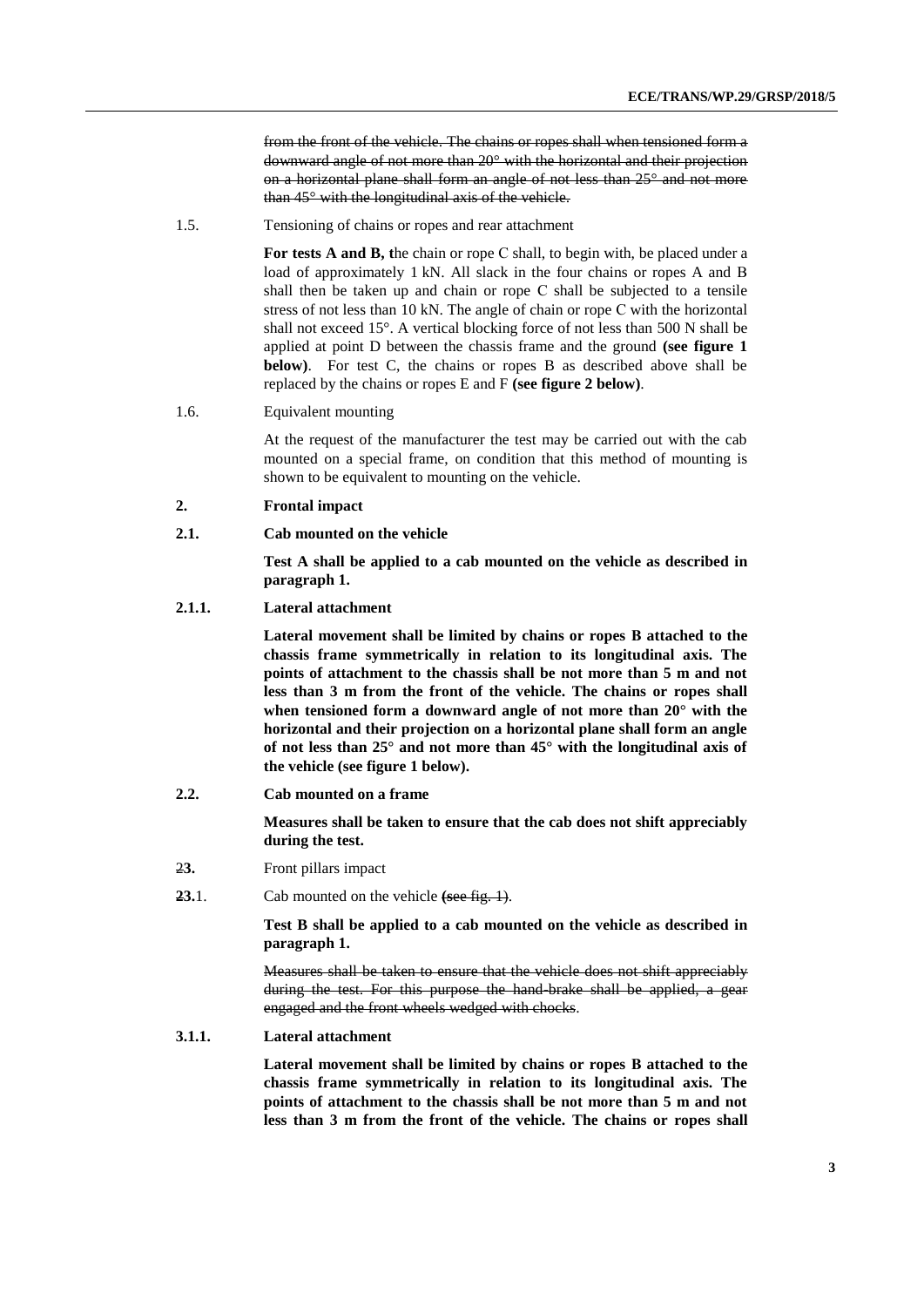**when tensioned form a downward angle of not more than 20° with the horizontal and their projection on a horizontal plane shall form an angle of not less than 25° and not more than 45° with the longitudinal axis of the vehicle (see figure 1 below).**

2**3.2.** Cab mounted on a frame

Measures shall be taken to ensure that the cab does not shift appreciably during the test.

- 3**4**. Roof strength
- 3**4**.1. Cab mounted on the vehicle

**Test C shall be applied to a cab mounted on the vehicle as described in paragraph 1.**

Measures shall be taken to ensure that the vehicle does not shift appreciably during the test. For this purpose the hand-brake shall be applied, a gear engaged and the front wheels wedged with chocks. Deformation of the various components of the suspension (springs, tyres, etc.) shall be eliminated by means of rigid members.

**4.1.1. Blocking of the chassis frame** 

**Notwithstanding paragraph 1.3. an additional support shall be placed under both sides of the longitudinal members of the chassis frame's front end.**

**4.1.2. Lateral attachment**

**Lateral movement shall be limited by chains or ropes E and F attached to the chassis frame symmetrically in relation to its longitudinal axis.** 

**The points of attachment of chains or rope E to the chassis shall be not more than 5 m and not less than 3 m from the front of the vehicle.** 

**The points of attachment of chains or rope F to the chassis shall be between the centre of the front axle and the front of the vehicle.**

**The chains or ropes shall when tensioned form a downward angle of not more than 20° with the horizontal and their projection on a horizontal plane shall form an angle 90°±5° with the longitudinal axis of the vehicle (see figure 2 below).**

3**4**.2. Cab mounted on a frame

Measures shall be taken to ensure that the frame does not shift appreciably during the test.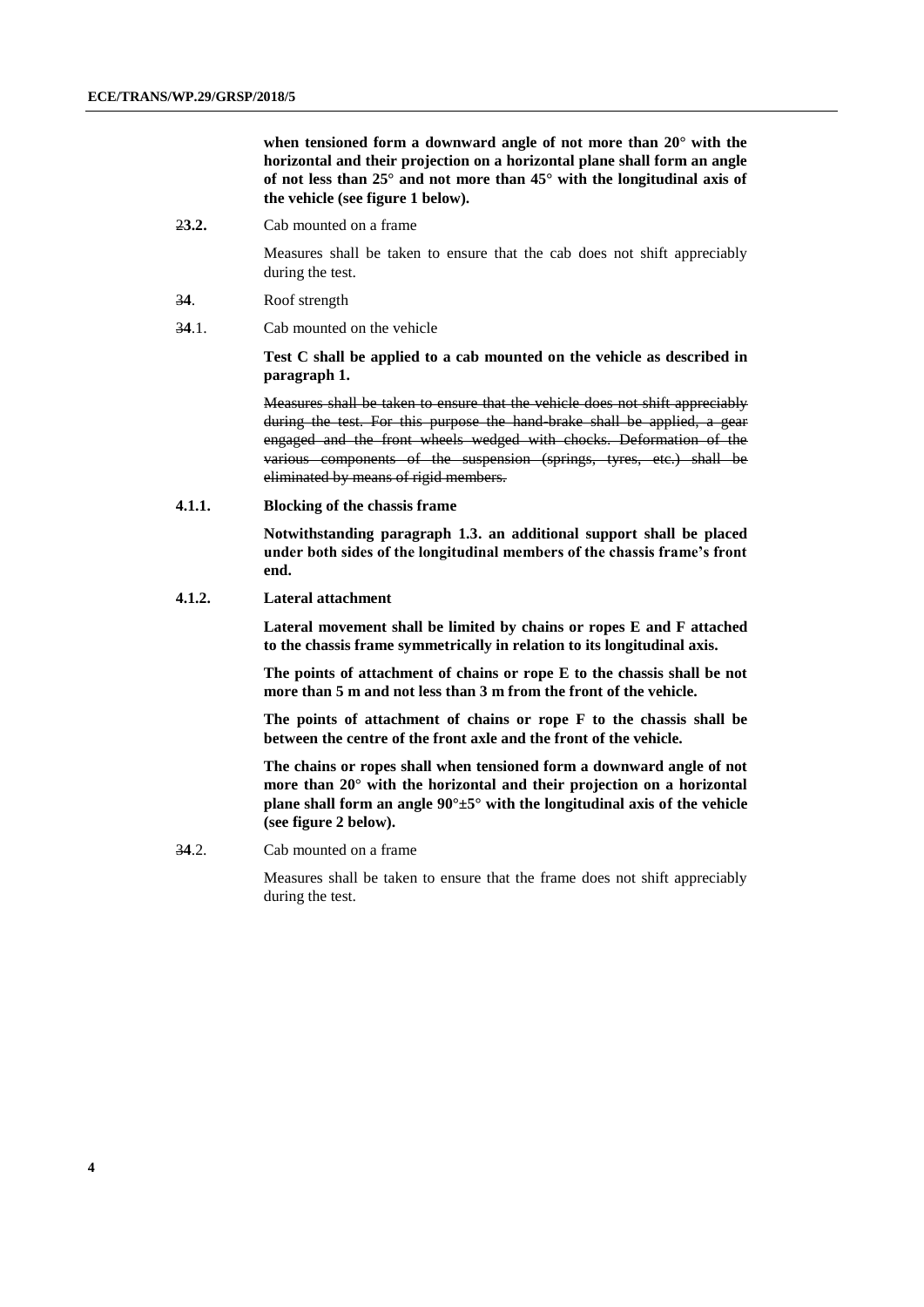*Figure 1*, shall be deleted

*Insert new Figures 1 and 2*, to read:

#### **Figure 1**

**Front impact test and front pillars impact test The cab is mounted on the vehicle**

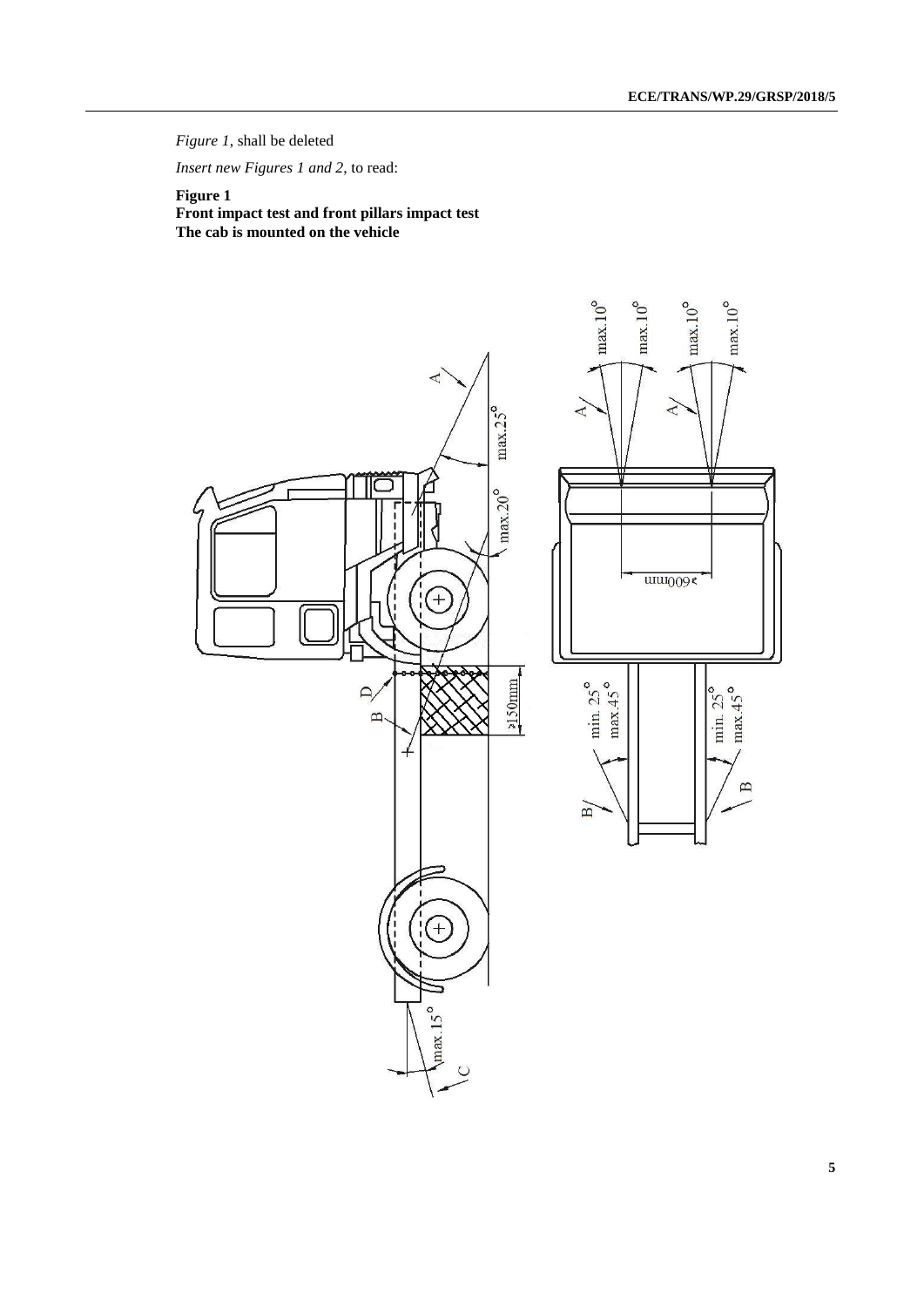

**Figure 2 Roof strength test The cab is mounted on the vehicle**